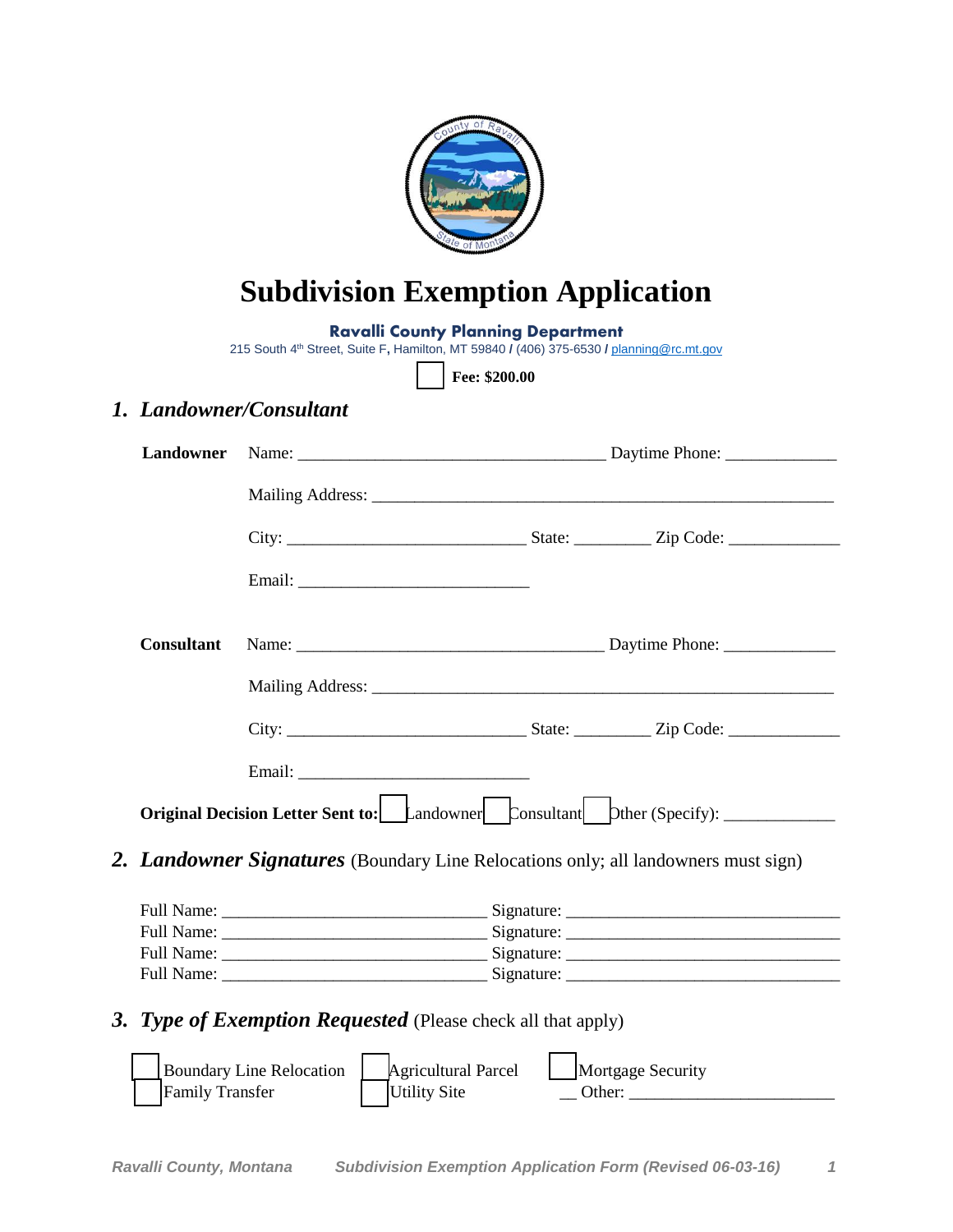*4. Property Description* (Include all that apply)

| County Tax ID Number (Parcel Number): |                                                                                                                  |                                                             |  |  |  |  |
|---------------------------------------|------------------------------------------------------------------------------------------------------------------|-------------------------------------------------------------|--|--|--|--|
|                                       |                                                                                                                  |                                                             |  |  |  |  |
|                                       | Subdivision Name/Amended Plat Number: ___________________________Tract/Parcel: _________                         |                                                             |  |  |  |  |
|                                       | Legal Description: Section ________ Township __________ Range _________                                          |                                                             |  |  |  |  |
|                                       | 5. Prior Use of Subdivision Exemptions<br>(If none, leave section blank. Attach additional pages, if necessary.) |                                                             |  |  |  |  |
|                                       | Tax ID/Parcel Number<br><b>Exemption Used</b><br>or Property Description                                         | <b>Parcel Disposition</b><br>(Sold, retain ownership, etc.) |  |  |  |  |
|                                       |                                                                                                                  |                                                             |  |  |  |  |
|                                       |                                                                                                                  |                                                             |  |  |  |  |

## *6. Conflict of Interest Statement*

| Are there any financial, business, or personal relationships between the owner of the property, the |                                                                                                        |
|-----------------------------------------------------------------------------------------------------|--------------------------------------------------------------------------------------------------------|
|                                                                                                     | selling agent, the purchasing agent, the brokerage firm, the developer or builder, consultants, and/or |
|                                                                                                     | purchasers of the property and members of the Ravalli County Planning Department Staff and/or the      |
| Ravalli County Board of County Commissioners?     Yes     No                                        |                                                                                                        |

\_\_\_\_\_\_\_\_\_\_\_\_\_\_\_\_\_\_\_\_\_\_\_\_\_\_\_\_\_\_\_\_\_\_\_\_\_\_\_\_\_\_\_\_\_\_\_\_\_\_\_\_\_\_\_\_\_\_\_\_\_\_\_\_ \_\_\_\_\_\_\_\_\_\_\_\_\_\_\_\_\_\_\_\_\_\_\_\_\_\_\_\_\_\_\_\_\_\_\_\_\_\_\_\_\_\_\_\_\_\_\_\_\_\_\_\_\_\_\_\_\_\_\_\_\_\_\_\_ \_\_\_\_\_\_\_\_\_\_\_\_\_\_\_\_\_\_\_\_\_\_\_\_\_\_\_\_\_\_\_\_\_\_\_\_\_\_\_\_\_\_\_\_\_\_\_\_\_\_\_\_\_\_\_\_\_\_\_\_\_\_\_\_

If yes, please explain:

#### *7. Attachments*

**a) Property Diagram:** Please provide an 8 ½" x 11" copy of the Certificate of Survey or Subdivision Plat/Amended Plat (if a filed Certificate of Survey or Plat is not available, a drawing will suffice) that clearly shows the existing boundary of the subject property(ies) and the proposed new configuration(s). Please represent the existing boundary with a dashed line and the new boundary with a solid line, and label boundary lines as "existing" and "proposed." For Family Transfers, please identify which parcel(s) will be "gifted" and which will be the "remainder." **Please note** that a plat prepared by a surveyor is not required to be submitted with this application.